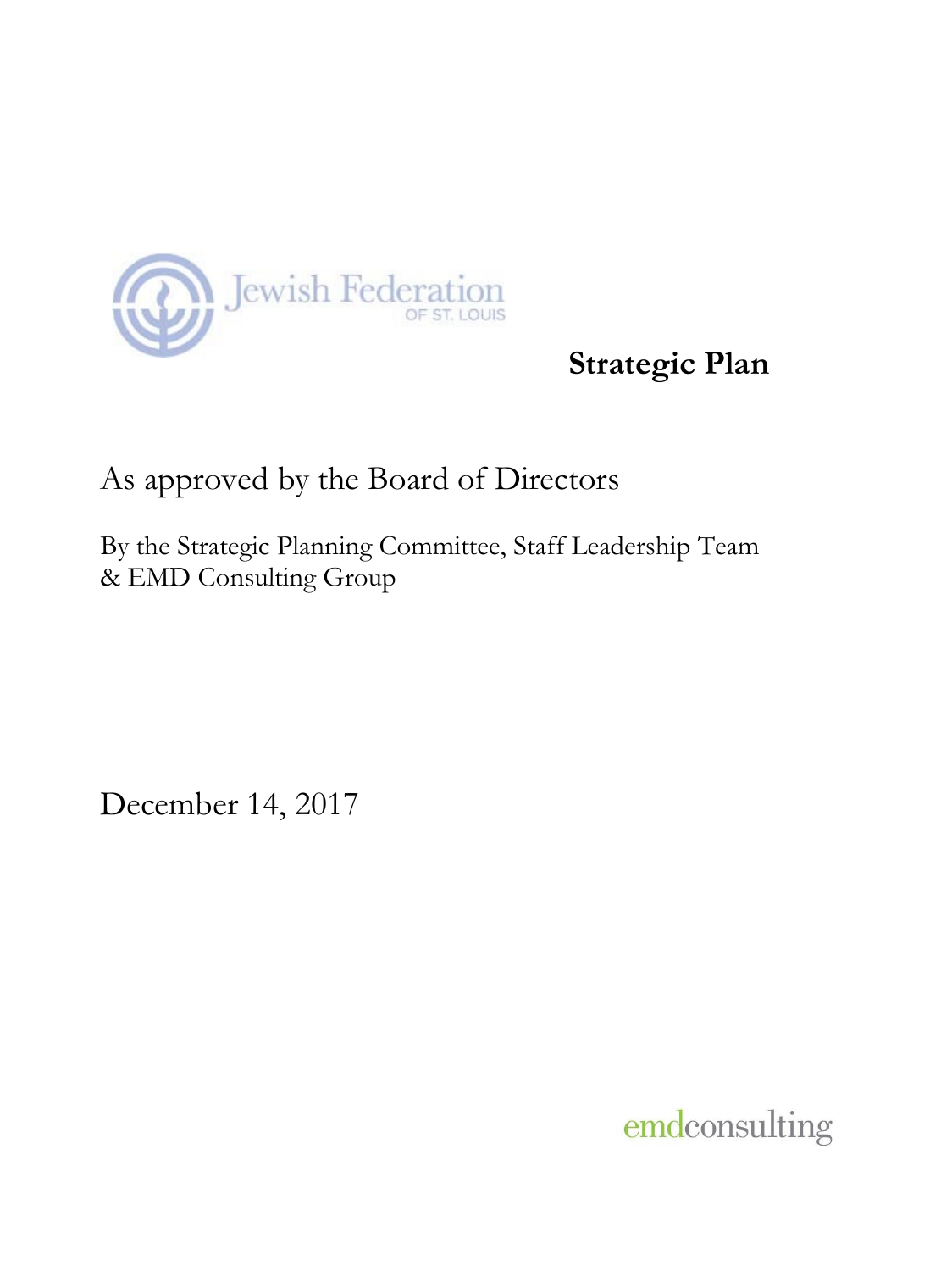## **Table of Contents**

| <b>Executive Summary</b>  |  |
|---------------------------|--|
| Strategic Plan            |  |
| Mission                   |  |
| Vision                    |  |
| Core Commitments          |  |
| Organizational Priorities |  |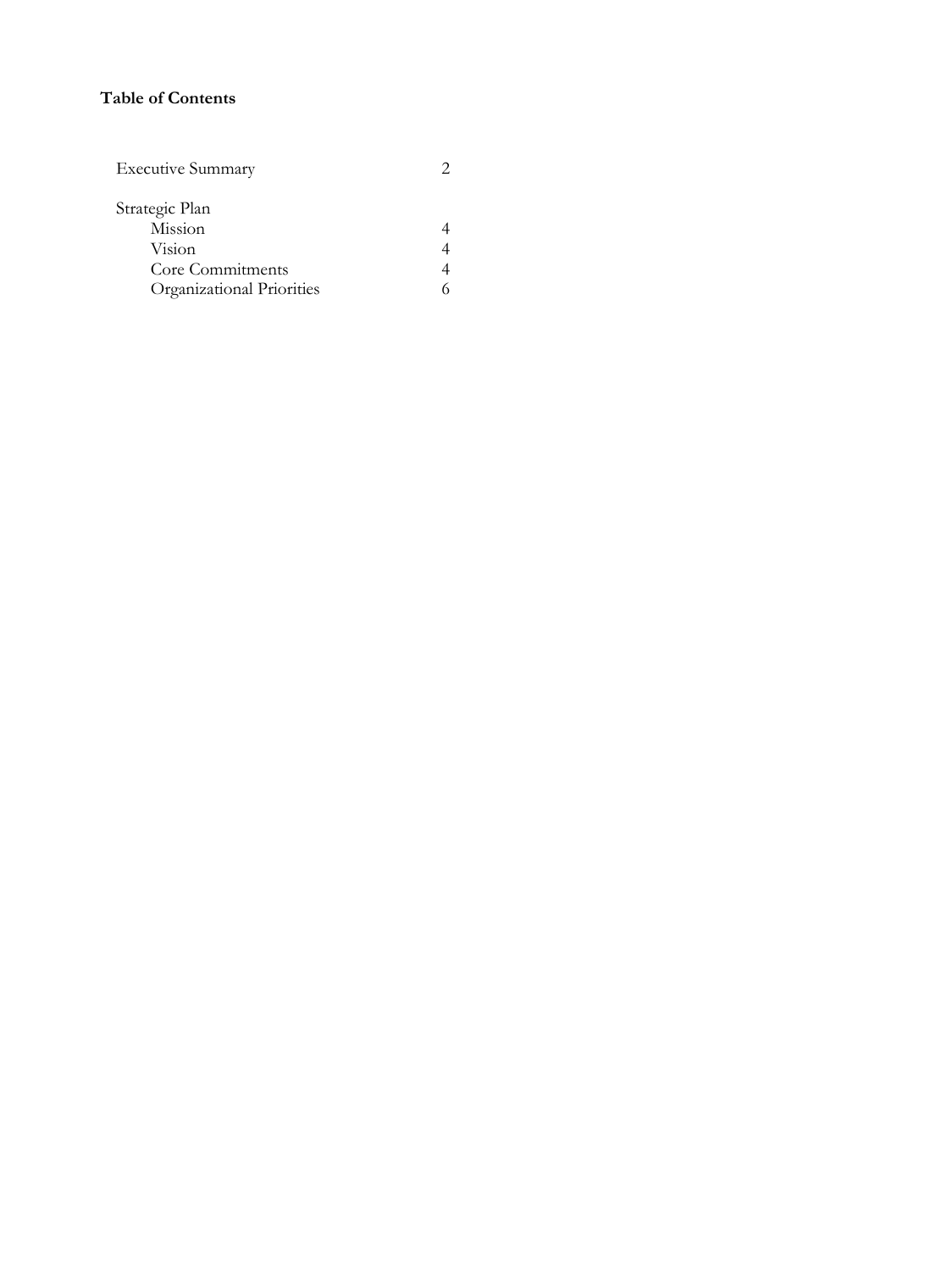# **Executive Summary**

Our society – locally and globally – is rapidly changing. In 2014, the Jewish Federation of St. Louis completed a demographic study of the St. Louis Jewish community. Among the study's findings were that the aggregate number of Jews in St. Louis (measured by those identifying as Jewish) is growing, but a large number of those people are not engaged with the community. Other key findings were that almost half (48%) of married couples in St. Louis Jewish households (households with at least one Jewish adult) include a non-Jewish spouse, and 24% of Jewish households "cannot make ends meet" or are "just managing" financially.

Informed by the study, Federation has undertaken a planning process to assess the community landscape and determine Federation's Strategic Priorities and direction that best position it to fulfill its mission: mobilizing the Jewish community and its human and financial resources to preserve and enhance Jewish life in St. Louis, Israel, and around the world.

Four Strategic Priorities, or Core Commitments, have been identified as lying at the heart of the plan and guiding Federation's work. They are:

- Expand and strengthen an engaged, vibrant, and flourishing St. Louis Jewish community
- Secure the well-being and safety of individuals within the Jewish community
- Strengthen our connection to Israel and the Jewish People worldwide
- Develop the financial and human resources, and infrastructure, needed by our community

The plan breaks new ground in three key respects. First, it embodies a goal of seeking to foster community engagement among *all* segments and members of the St. Louis Jewish community, utilizing a variety of focal points, both religious and non-religious, recognizing the diversity of the community and the need to connect with people on a number of different planes – religious, cultural, historical, ethical, etc. The contemplated approach involves meeting people where they are and supporting a wide range of opportunities for individuals and groups to engage with and within the community. The plan also recognizes the need to work hand in hand with civic and governmental leaders and non-Jewish groups to promote a vibrant broader St. Louis community, recognizing that the Jewish community cannot thrive unless the larger community of which it is a part is thriving.

Second, the plan provides for a new Jewish Community Foundation (JCF) model to replace the "Planning & Allocations" functions that traditionally have been the hallmark of Jewish Federations around the country. The JCF will take a "needs-first" approach to develop a case for giving based on community needs, and a donor-centric, advisory approach to philanthropy based on program impact.

Third, the plan clarifies that Federation works primarily through supporting and collaborating with existing agencies, synagogues and other organizations, and Federation will directly provide services only in limited circumstances, where it can more effectively and/or efficiently do so, gaps exist or there is a need for community-wide coordination. As a corollary to that, the plan provides for the consolidation of internal operations to provide dynamic, customer-focused support for IT, HR, marketing, security, endowment management, and accounting services, which eventually could be developed into broader community support services.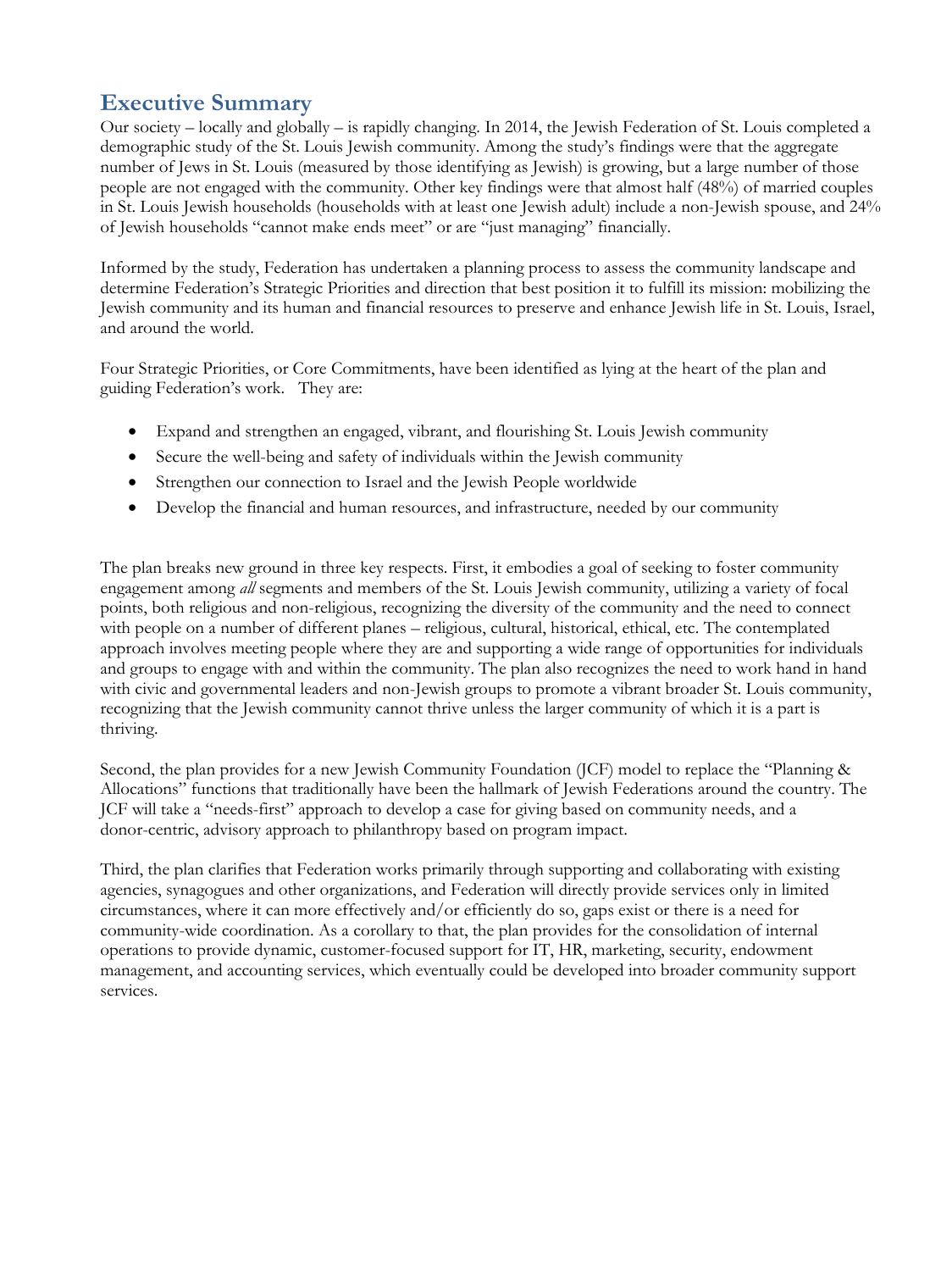The plan also calls for the development of a regular, ongoing process by which the Federation Board of Directors shall establish key funding priorities to guide its work. This process includes regular community feedback and the use of program evaluation based on data to ensure that our work effectively responds to the community's most pressing needs.

The strategic plan is structured as follows:

- 1. Mission
- 2. Vision
- 3. Core Commitments
- 4. Organizational Priorities

In addition, annual Action Plans will be developed. However, those plans are beyond the scope of this document.

#### **Action Plan**

Federation's Strategic Plan represents a conceptual outline for our future operations. Following final adoption by our Board of Directors, we will prepare an implementation plan to put the conceptual plan into action. Action plans will be developed that identify specific strategies and actions, timelines, metrics, and responsible parties. This process likely will take up to a year to fully establish and implement the plan. Accordingly, there necessarily will be a transition period during which operations and planning will continue according to the model presently in place. Federation recognizes than any changes implemented in our planning and community investments (allocations) going forward must be managed in a deliberative and careful way to ensure the stability and continuity of existing programs and resources.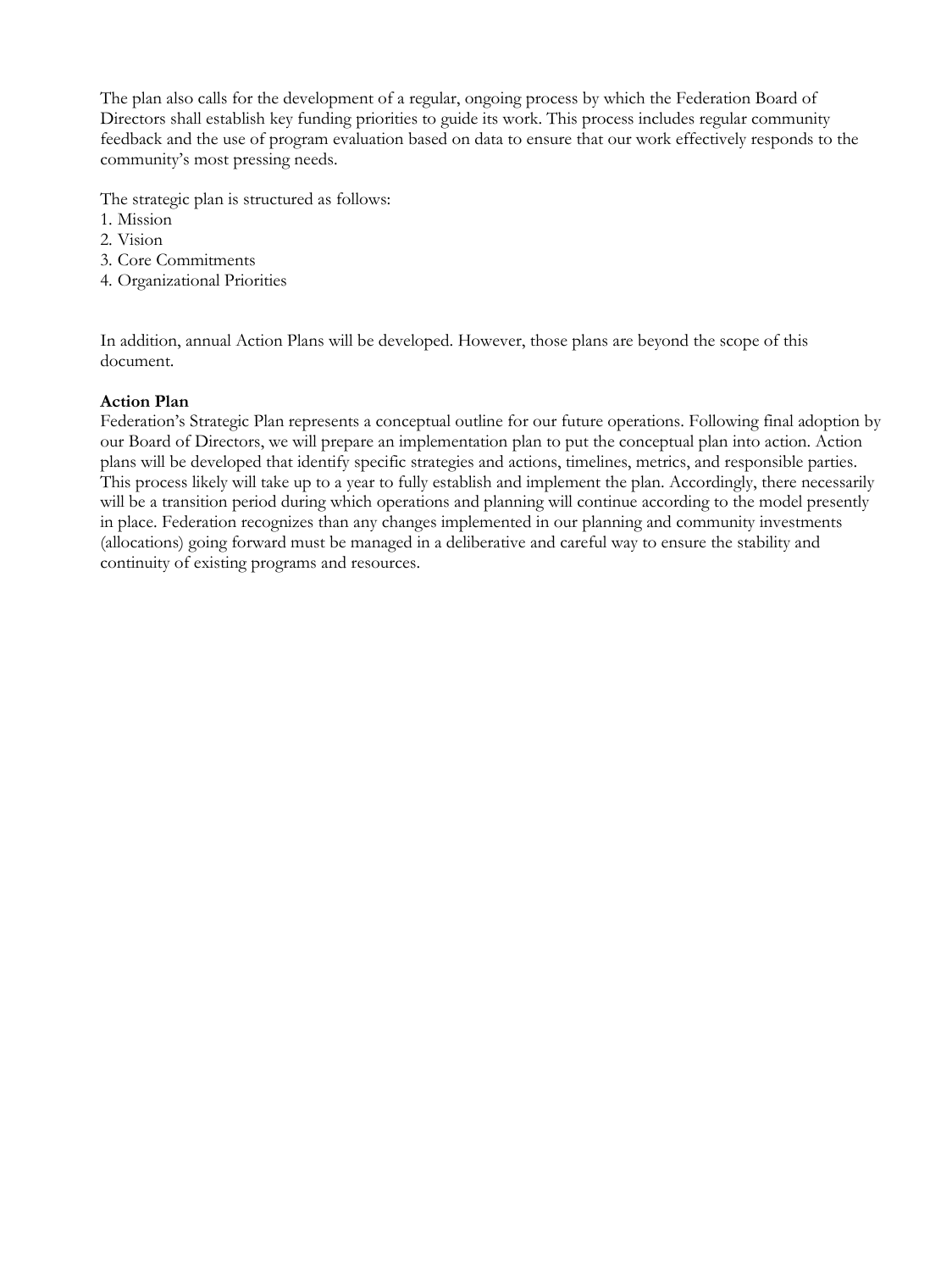# **Jewish Federation of St. Louis Strategic Plan**

#### **Mission**

Jewish Federation of St. Louis mobilizes the Jewish community and its human and financial resources to preserve and enhance Jewish life in St. Louis, Israel, and around the world.

#### **Vision**

An engaged, vibrant, and flourishing St. Louis Jewish community, in which individuals live with dignity, meaning, and purpose, and a sense of belonging to the Jewish People, as part of a life well-lived.

#### **Core Commitments**

The Jewish Federation of St. Louis will focus its work on achieving the following Core Commitments:

#### **1. Expand and strengthen an engaged, vibrant and flourishing St. Louis Jewish Community**

- Promote a vibrant Jewish community *for us here and now*, and into the future, because we find Jewish life in all of its diversity – of value as part of *our lives*, well lived. Foster a Jewish community that is compelling, inclusive, and welcoming to every generation, family and individual circumstance in all of its religious, geographic, and personal diversity. Promote valuing what it means to be Jewish in ways that lead to Jewish identity enduring among present and future members of our community.
- Deepen and expand Jewish education. Invest in, support and/or create serious, deep, and attractive Jewish educational opportunities with trained educators and compelling speakers. Ensure that all approaches to Jewish life are developed, religious, and non-religious.
- Build and support Jewish community and social networks to increase engagement. Invest in, support and/or create community gatherings, events, and experiences that offer the potential to engage the widest cross-section of our community, whether together as a whole or through the cultivation of smaller groups having common interests. *Meet people where they are.*
- Mobilize around Jewish values, *e.g.,* improving the world, caring for the needy, welcoming the stranger and promoting social justice. Invest in, support and/or create efforts to strengthen our region on the basis of Jewish values, recognizing that our community cannot thrive unless the entire region is strong. Expand engagement both within the Jewish community and with external groups, mobilizing our community to promote regional sustainability and economic growth where consistent with our overall mission.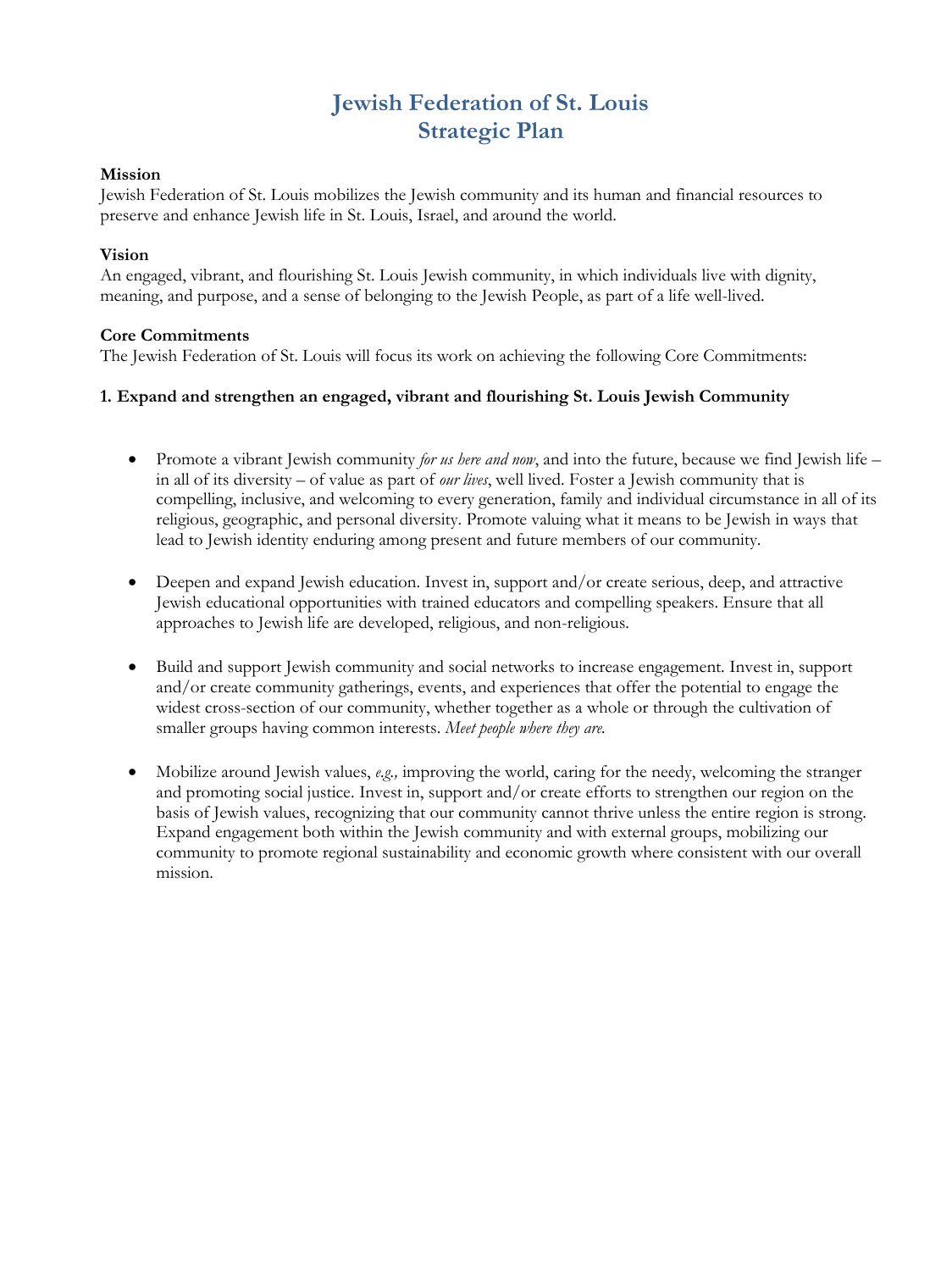# **2. Secure the well-being and safety of individuals within the Jewish community**

- Care for those in need. Strive to ensure that the material and spiritual needs of those in need within our community are met, in a manner permitting them to maintain their basic dignity. Invest in, support and/or create efforts to meet the basic needs of our community members. Recognize the special obligations we have to meet uniquely Jewish needs and our general obligations as Jews to anyone in need.
- Foster communal safety. Promote the safety of the St. Louis Jewish community through ongoing anti-bias education, security training, and other means. Invest in, support and/or create programs that support our community's safety through physical infrastructure investment, coordinated safety practices and sharing of information. Support the teaching of the lessons of our history to help combat individual and institutional bias wherever it exists.

#### **3. Strengthen our connection to Israel and the Jewish People worldwide**

- Express support for Israel in terms reflected in its own aspirational Declaration of Independence: as a refuge for all Jews and defense against anti-Semitism; as a source of flourishing for the Jewish People; and in a manner consistent with human rights and justice for all. Encourage and model respectful and inclusive dialogue of a wide range of views. Support economic growth in both Israel and our region through investment and policy advocacy. Promote Israel advocacy through a broad tent approach.
- Strive to ensure that Israel remains a vibrant democratic homeland for the Jewish people. Invest in strengthening its core institutions to preserve its democratic civil society and pluralistic character.
- Recognizing our collective responsibility as Jews, invest in, support and/or create efforts to connect with the Jewish People globally, through service, education, and cultural and economic exchange.

#### **4. Develop the financial and human resources, and infrastructure, needed by our community**

- Financial Resources: Help identify and achieve donors' philanthropic goals by taking a donor-centric, advisory approach that aligns community needs with individual passions and interests and incorporates Jewish philanthropic values. Grow not only the annual campaign but also targeted gifts and legacy and foundational giving. Report on and celebrate Federation's total fundraising impact on the community, including the Annual Campaign, targeted gifts to Federation, targeted gifts to other community organizations obtained with Federation assistance, grants, and legacy and foundational giving.
- Human Resources: Identify, recruit, train, and develop exceptional human resources, and support collaborative workplaces in the community that are recognized as great places to work. Create a leadership map and pipeline for lay and volunteer leadership, within Federation and the broader community, investing in best practices that will lead to organizational development.
- Community Infrastructure: Leverage space, technology, and communications infrastructure for the benefit of all who are served and to attract engagement in the community. Find opportunities to build shared services that increase efficiency and impact and decrease duplication and overlap.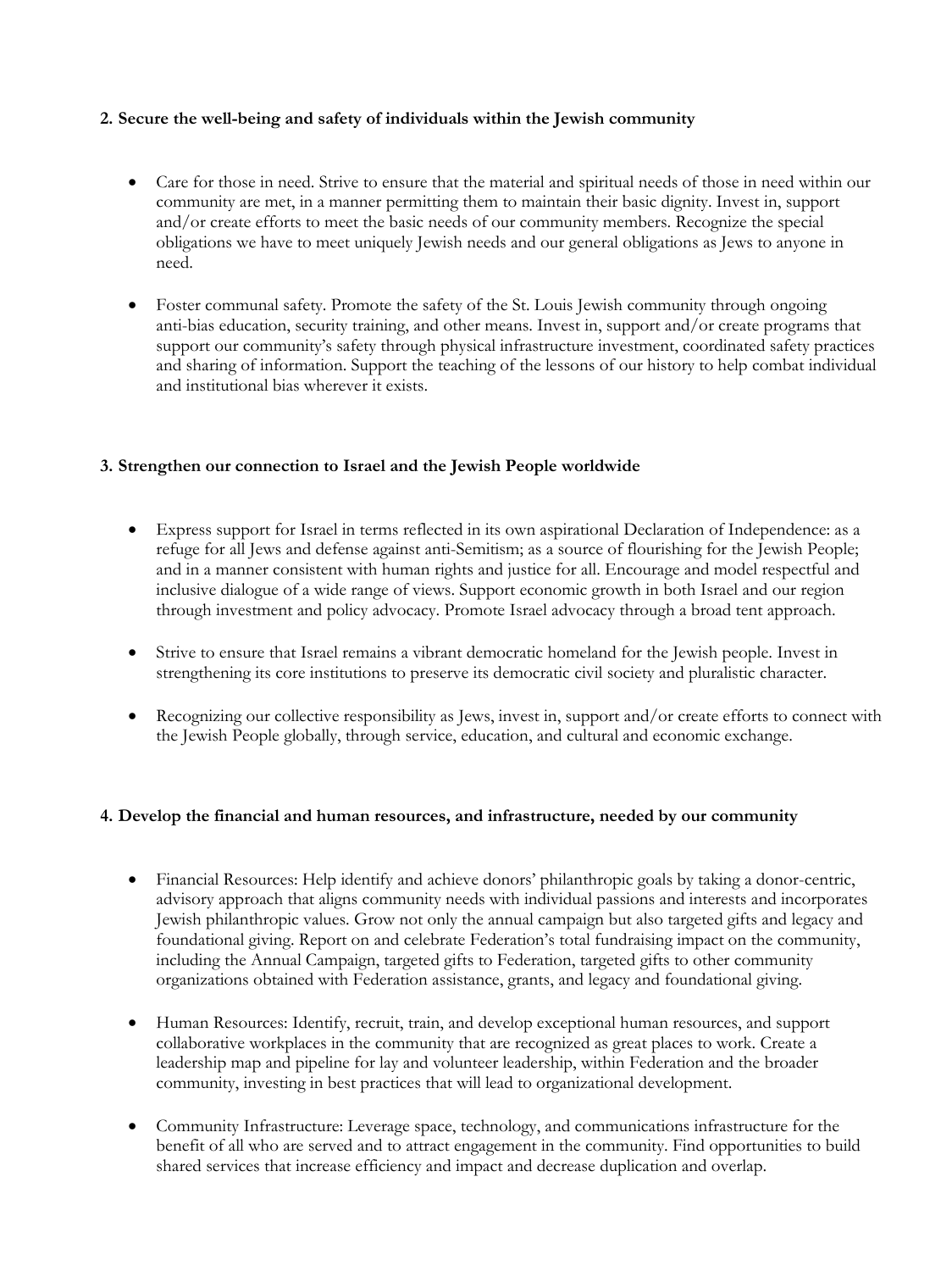#### **Organizational Priorities**

#### **1. Create a Jewish Community Foundation that repositions Jewish Federation from an aggregator and allocator of funds to a needs-driven, results-focused thought leader, serving as a donor-centric philanthropic partner with our community.**

In the past, a greater degree of clarity existed about the priorities and needs of the Jewish community (rescuing Jews from the former Soviet Union, providing social services when other agencies would not, and supporting Jewish education through a robust network of providers), as well as how to implement solutions. Our ability to secure resources was successful because the case for giving was understood. Thus, we could ask for funds first, on the basis of trust, and then make decisions on how to spend those resources after we raised them.

In a world of expanding philanthropy, both within and outside the Jewish community, this "trust us" model no longer resonates with some. Today, many individuals have different preferences for pursuing their charitable involvement than did people in the past; we have a more sophisticated and empowered generation of donors, many of whom want to give in ways that enable them to make a direct, tangible, and measurable impact on the issues most important to them.

To address these trends, the Jewish Federation of St. Louis will integrate its traditional "Planning & Allocations" function with its philanthropic work to operate on the model of a Jewish Community Foundation. The JCF model involves a six-stage process typical of non-profit foundations, illustrated and described below.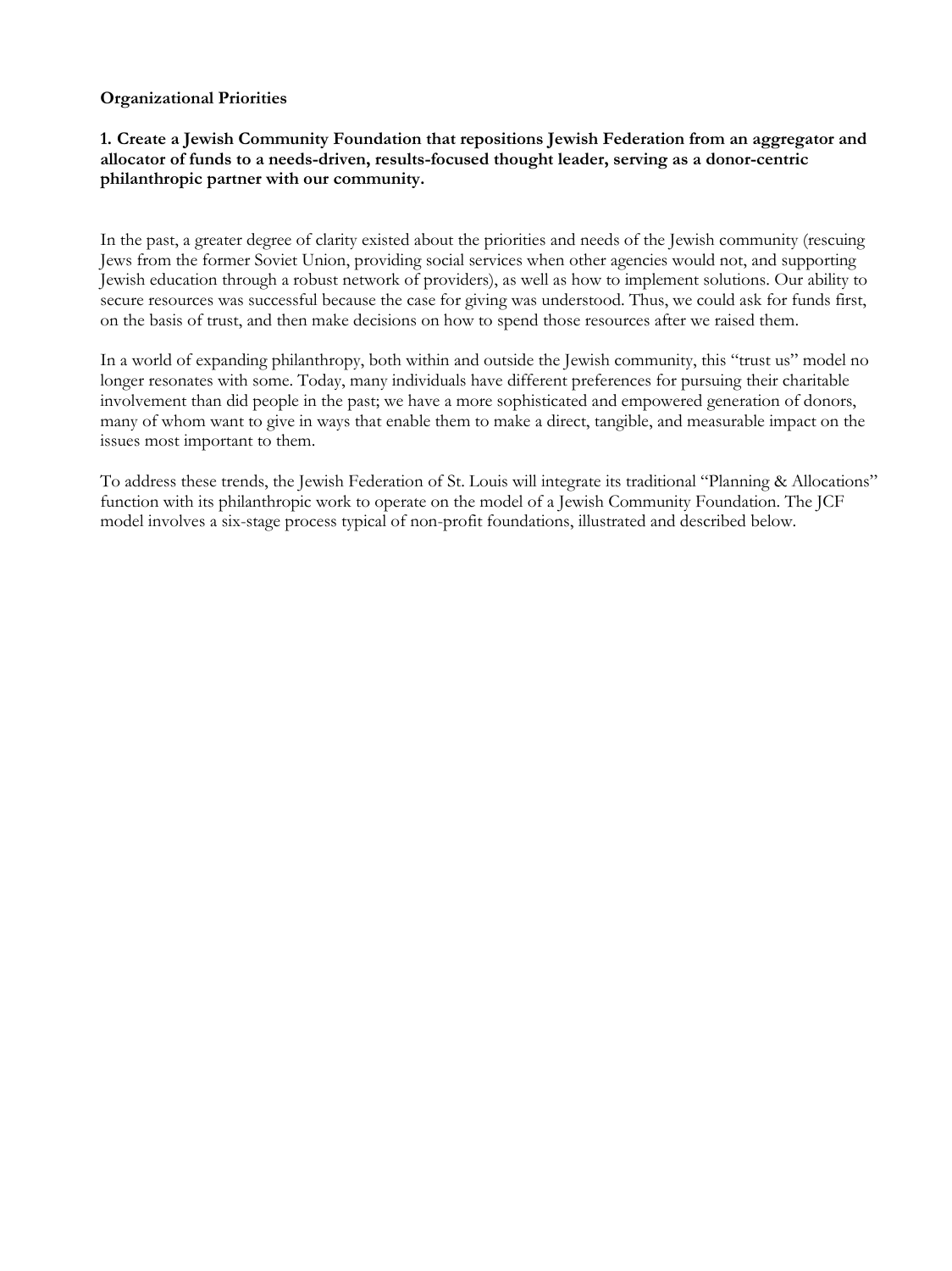# **Diagram: New Process of the Jewish Community Foundation**



In the first step, the Board of Directors, in consultation with the community and based on community data, will establish strategic funding priorities. In step two, Federation will assess community needs relative to these funding priorities. In step three, it will develop plans to meet those needs. These plans will form a case for giving.

In Step 4, Federation will work to secure funds to invest in agencies, programs and services to execute those plans, approaching that work in a more comprehensive manner than the fundraising and development approaches of the past. In these efforts, Federation will work as partners and advisors with donors, paying close attention to their desires and needs, and help facilitate giving to the annual campaign as well as other causes internal and external to our community, based on Jewish values. In so doing, Federation will function as a center for Jewish philanthropy, which will encompass not only the annual campaign but also targeted gifts, planned giving, donor advised funds, our supporting foundations, Women's Philanthropy and other affinity groups.

Once funds are raised, investments will be made based in agencies, programs and services based on the plans previously established. And, after an appropriate period of time, funding investments will be evaluated for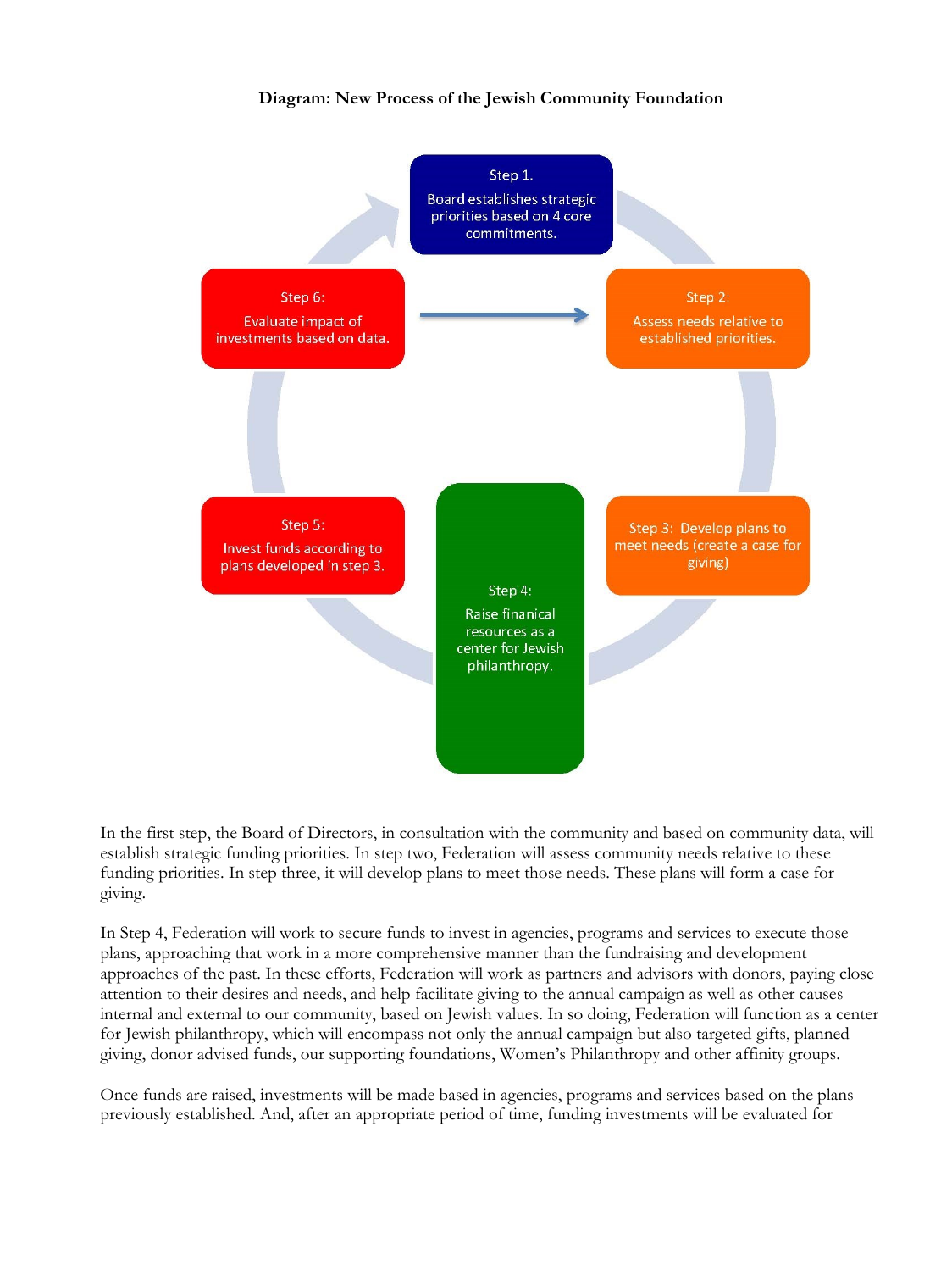impact based on data and results. Depending on the time frame, the process begins again either through a needs assessment (step 2) or via a return to the strategic priority setting (step 1).

## **2. Implement an intentional approach to the provision of direct services by Federation, prioritizing support for and collaboration with trusted partners, and limiting direct services to those that can be more effectively or efficiently provided by Federation.**

A direct service is any service that the Federation manages or provides directly to institutions or individuals, other than program/institutional funding support, convening activity, or donor philanthropy. The key question is when and under what circumstances should Federation take on and execute a direct service, rather than support it elsewhere in the community?

In general, Federation's strong preference is that services be provided by and through community agencies and organizations. However, there are some services that are more effectively and/or efficiently provided at the federated level. Additionally, there are some gaps in programs and services that Federation may step in to fill, either temporarily or permanently.

In cities having larger Jewish communities than St. Louis, the optimal model may involve Federation providing few, if any, direct services, instead relying on community organizations to provide services. In cities having smaller Jewish communities than St. Louis, community organizations capable of providing needed services may not exist; accordingly, a Federation may play a larger role in providing direct services.

In the context of the St. Louis Jewish community, given its nature and size, the proper approach is believed to be a mixed one, tilted heavily towards relying on community organizations. Federation is committed to primarily pursuing its mission through supporting and collaborating with agencies, synagogues and other community organizations, and undertaking to provide direct services only in limited circumstances, where Federation can more effectively and/or efficiently provide such services, gaps exist or there is a need for community-wide coordination. Examples of the latter include providing security services for the community, or concierge services, which direct community members to various organizations according to their stated needs and interests.

Federation will review and assess, on an ongoing basis, the direct services currently being provided by it, and formulate an exit strategy that ensures continuation of valuable community services if it determines the provision of direct services no longer is warranted, or such services can be better provided by another organization. Further, Federation will develop a process and criteria for evaluating and determining whether other direct services may be provided in the future.

## **3. Strengthen key infrastructural components, to ensure good decision-making, efficiency and effectiveness**

Technology and systems are rapidly changing and organizations that do not keep up with these changes risk falling behind. And, people are not always valued enough. Federation wishes to strengthen its internal infrastructure, both its systems and its people, and to eventually offer infrastructure-strengthening support to organizations within the Jewish community.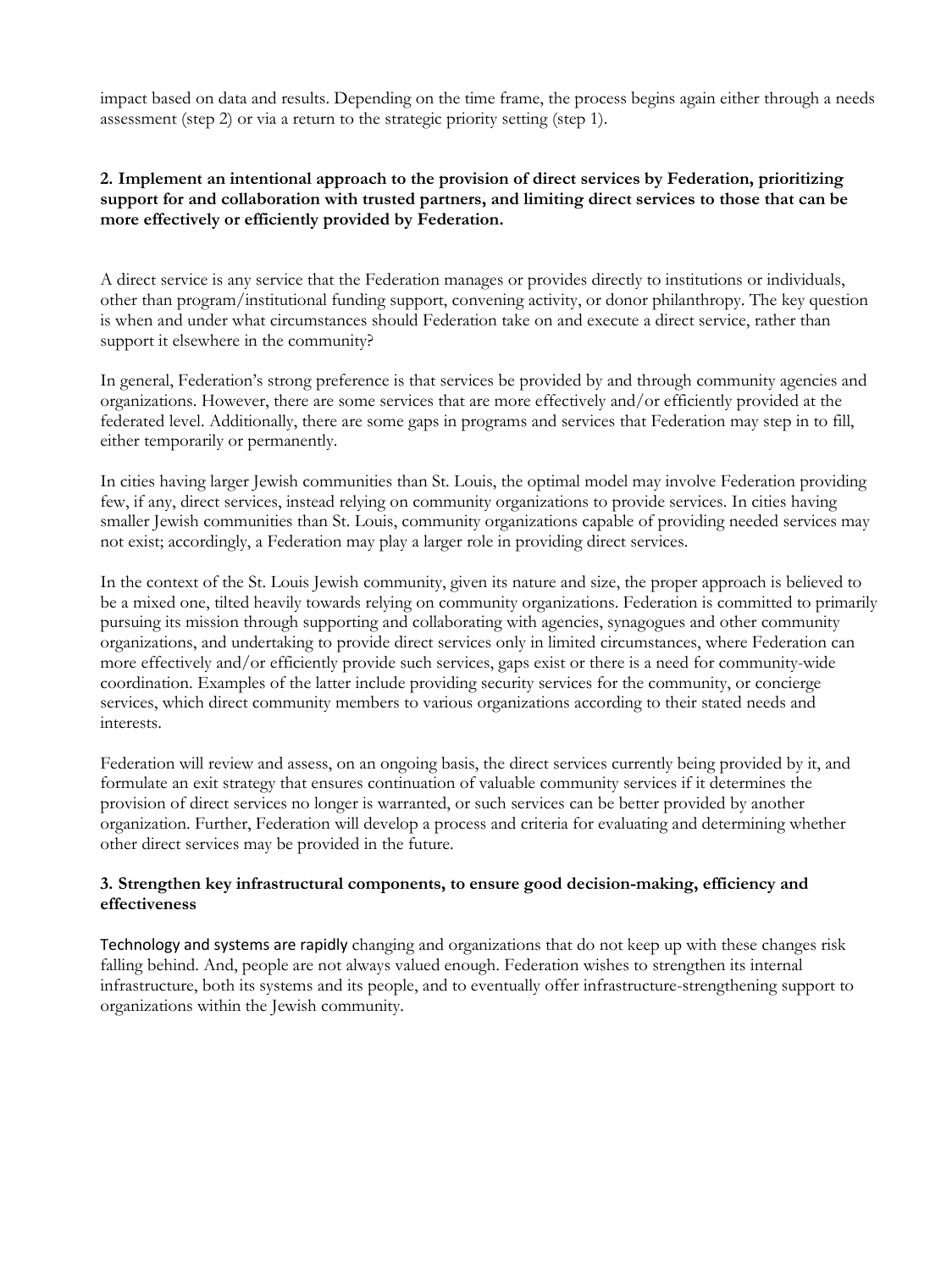In the short term, Federation will focus on strengthening:

- Human Resources management systems and processes that create a culture of collaboration, professionalism, accountability and development, and that attracts and retains the best team members
- Information systems that ensure protection of Federation information and provide ease of use and access by stakeholders
- Database access and tools that facilitate improved decision-making and tracking impact through metrics
- Financial stewardship of community and Federation resources by ensuring timely, accurate and transparent management and financial reporting, and reliable and effective controls

Working with agencies, synagogues, community organizations, and other stakeholders, Federation also plans to develop a community security model that provides leadership, accountability, and resources towards promoting the safety and security of the St. Louis Jewish community.

Federation also plans to eventually develop a shared services model that could be offered to stakeholders, to ensure top quality and optimize resources in the following areas:

- Security
- Finance/accounting/fiscal agency
- Information systems
- Insurance/risk management
- Facilities management
- Human resources
- Marketing

#### **Action Plan**

Action plans will be developed that identify specific strategies and actions, timelines, metrics, and responsible parties.